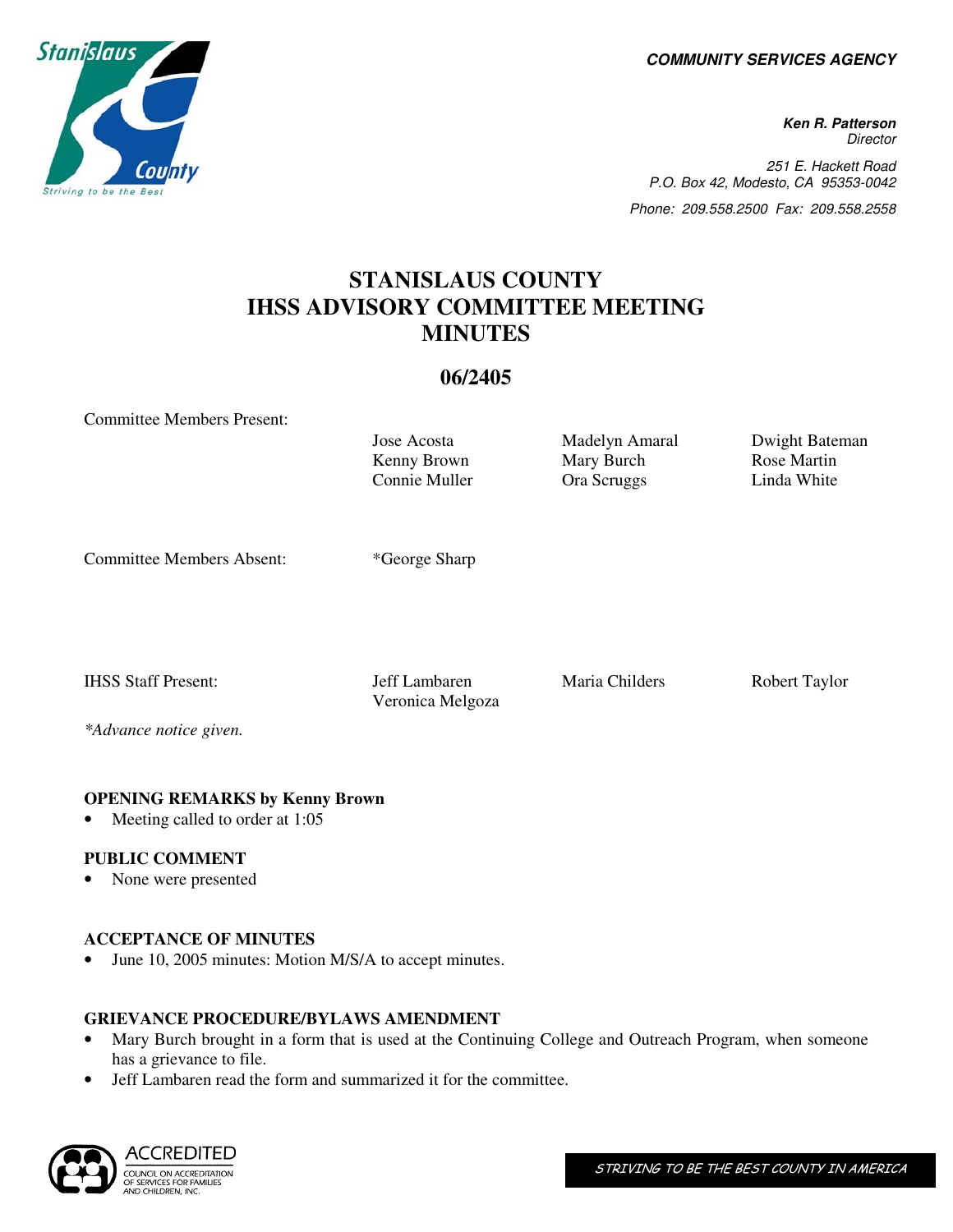- Jeff Lambaren read the "Robert's Rules and Madelyn Amaral reiterated that there isn't anything that states the members can have a grievance procedure; it indicates that the proper procedure is for members to make a motion and bring the issue up in the committee meeting.
- Kenny Brown stated that the committee should specifically put into the Bylaws that when there is an issue, it should be brought to the committee, even if it means that it has to go to the Board of Supervisors.
- Dwight Bateman stated that the committee should find out if the Chairperson has the empowerment to call an emergency meeting if necessary, if this is not in the Bylaws we could amend the Bylaws to state this.

# **PUBLIC AUTHORITY**

- Jeff Lambaren passed out an article on UDW. The article alleges financial mismanagement and the parent organization, AFSCME, is seeking control.
- Jeff Lambaren spoke to Lynn at UDW and she said that UDW was still in operations. AFSCME has to get a court order to take over the Union.
- Jeff Lambaren spoke to County Counsel and until we have something official we still have the MOU with UDW.
- Public Authority met with the administration of UDW, the Public Authority/County was not getting the information on provider benefits and provider health care payments.
- Jeff Lambaren stated they had a meeting with the Union Representatives in May and the Union wanted to set up a trust fund to help the Union members, their children, and other family members; County asked the State for guidance on this but has not heard anything yet.
- County asked the State for guidance on that but we have not heard anything yet.
- If the idea of the trust was not allowed the Union did not want to continue with administration of health care benefits, Public Authority is the appropriate entity to take over.
- Jeff Lambaren sent out a letter to UDW stating that the Public Authority will take over the health care benefits starting in July.
- The Public Authority has two parts of money: One is for the administration (the daily operations), and one is for health care benefits.
- Jeff Lambaren announced that the plan is for the Public Authority to contract for staff. This is not finalized yet.
- Telephones have arrived, computer lines are in but there are no computers yet.

# **LEGISLATIVE UPDATE**

- AB472-Background checks, providers/recipients would not be charged.
- AB652-Pilot Project, share of cost, would help the median income families.
- Jeff Lambaren announced that they received info at the conference on a bill that CAPA was sponsoring, AB48- to raise the minimum wage.
- AB899-Would authorize up to 6 hours a year of paid training for providers and would not come out of the recipient's pocket. They are working on the language for this bill.
- AB778-Auto insurance for IHSS. This bill would prohibit raising your insurance rate because you are using your auto for work.

# **SURVEY**

- Maria Childers announced that they did receive enough surveys.
- Jeff Lambaren announced that he would bring the report to the next meeting.

# **ANNUAL REPORT**

• Kenny Brown stated that we would wait for the survey results to include in the report.

### **BUDGET/STATE**

• Dwight Bateman announced that the Democrats have proposed in their budget to suspend SSI Cost of living increases.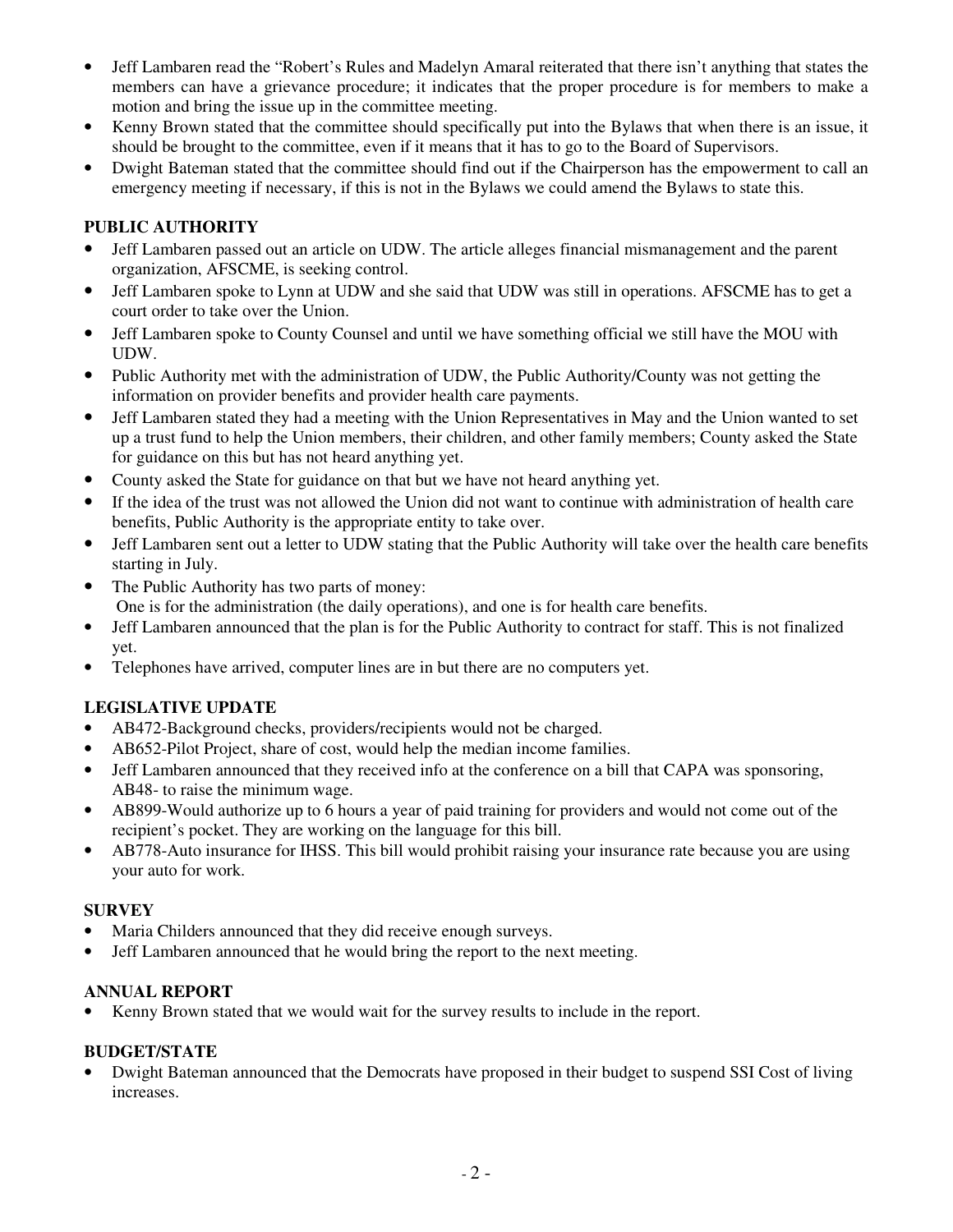- Dwight Bateman suggested that everyone call and voice their concerns.
- Maria Childers announced that all counties are required to have a Quality Assurance Program in July.
- A copy was passed out to members.
- Part of Quality Assurance is home visits.

## **DEBRIEFING ON CONFERENCE**

- Ora Scruggs and her attendant, Henry Dill had some difficulties when they were trying to check in to the Holiday Inn Hotel.
- Dwight Bateman made a motion to have staff write a letter to the Holiday Inn addressing the problems.
- Rose Martin suggested that staff also send a copy to the Chamber of Commerce.This was included into the motion made.
- Madelyn Amaral seconded the motion, motion passed.
- Staff will write a letter regarding the fact that the hotel required everyone checking in to have a credit card. We should have been told about this when reservations were made.
- Members met with the staff of the legislative representatives.
- Jeff Lambaren stated there were a number of sessions during the day. One was dealing with the media.
- Media Posse presented the session on dealing with the media and also produced a training video.
- Maria Childers suggested that we could bring AAA in to do a presentation.

# **HOT TOPICS**

None presented

# **GENERAL UPDATE**

• Dwight Bateman announced that DRAIL will have a fireworks booth in the office parking lot.

Meeting adjourned @ 3:30 PM Veronica Melgoza, Recorder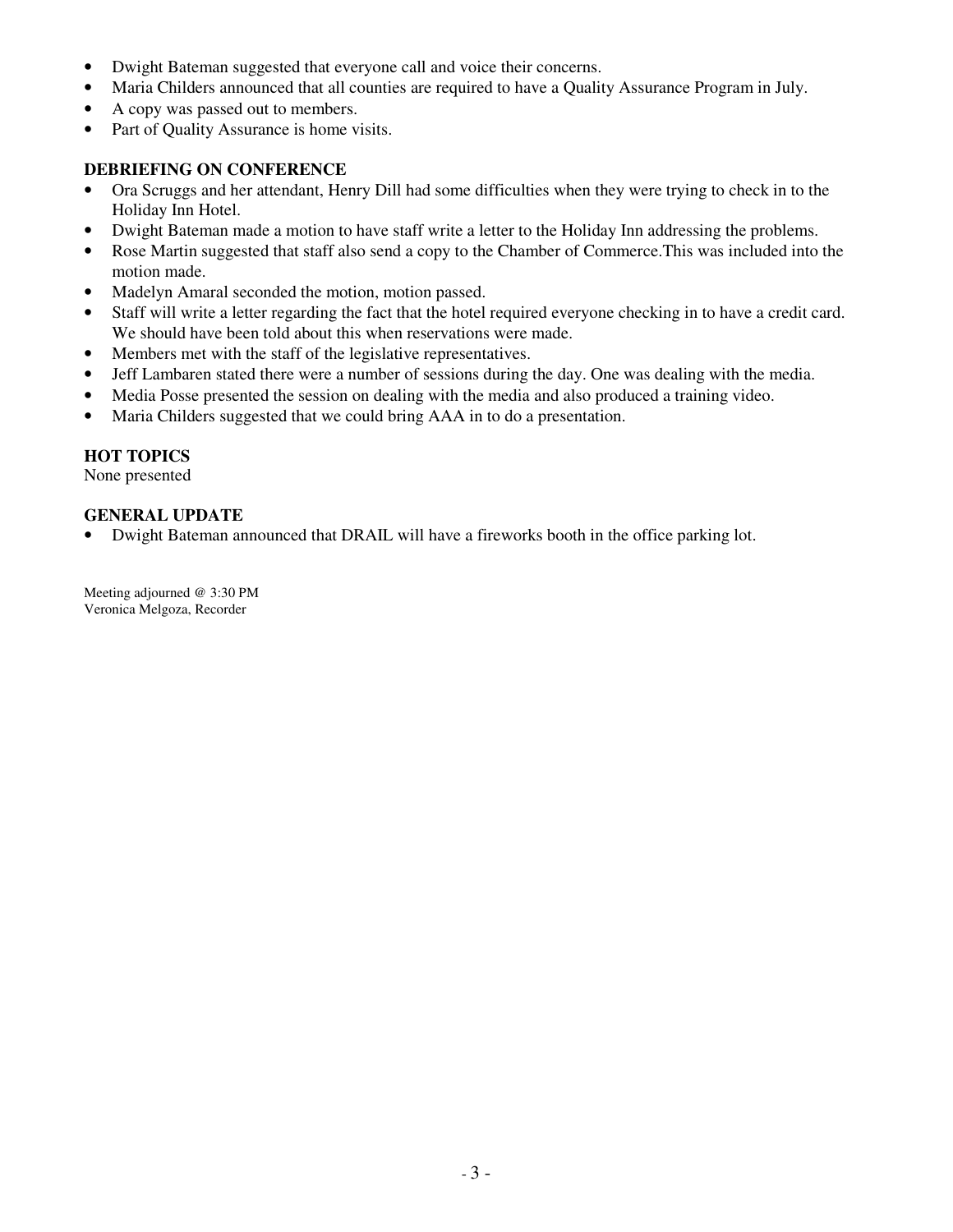

# $GE$  PRINT THIS

# Domestic workers union is in turmoil

# **Takeover blamed on financial woes**

### By Michael Kinsman UNION-TRIBUNE STAFF WRITER

# June 16, 2005

A San Diego-based union that represents 40,000 domestic and home-care workers statewide has been taken over by its parent organization, which alleges financial mismanagement by the union's officers and executive board.

The American Federation of State, County and Municipal Employees said it took control of the United Domestic Workers of America because financial disarray has brought it to the brink of bankruptcy.

Flora Walker, western regional director of AFSCME, was appointed to head an administratorship of the union.

"An investigation by the AFSCME judicial panel has determined that the union can no longer operate under its existing leadership," said Walker, who arrived in San Diego yesterday. "We have a team of attorneys and CPAs who will investigate the financial condition of the union, but right now we just don't really know what that is."

 $\mathbf{r}_{\text{out}}$  five officers of UDW and its 10-member executive board were suspended by AFSCME.

UDW President Ken Seaton-Msemaji denied that the union was in financial trouble and alleged a political maneuver by AFSCME, an international union based in Washington, D.C., with 1.4 million members.

"We have done nothing wrong, and we are nowhere near bankruptcy," Seaton-Msemaji said yesterday. "When we get to court, they will see that. We believe this will be a temporary administratorship and that we will be back running the United Domestic Workers soon."

AFSCME said UDW is near bankruptcy, has masked its financial condition by keeping misleading financial records and has obtained improper interest-free loans from a charitable organization controlled by union leaders.

"When it comes to financial wrongdoing, AFSCME has a zero tolerance policy," said Gerald McEntee, the AFSCME president. "That is why we are taking quick and decisive action to stop bad actors within the UDW leadership from misusing workers' hard-earned money."

Seaton-Msemaji said that for several months, the union has been battling AFSCME over funds the parent organization provided for organizing workers statewide.

He said AFSCME failed to pay the union \$45,000 in February, money the union was owed for organizing workers. The next month when UDW turned over the dues it had collected from its members to AFSCME, it deducted \$80,000 it was owed for organizing in March and the \$45,000 it was owed from February, Seaton-Msemaji said. It also deducted its April obligation from the payment to AFSCME.

May, UDW forwarded its dues to AFSCME and expected a \$96,000 rebate, which was not paid, he said.

Seaton-Msemaji suggested that AFSCME may be concerned with UDW's close association with a Service Employees International Union local that represents 110,000 workers in Los Angeles County. He said he believes AFSCME might be afraid that his union will defect to the SEIU.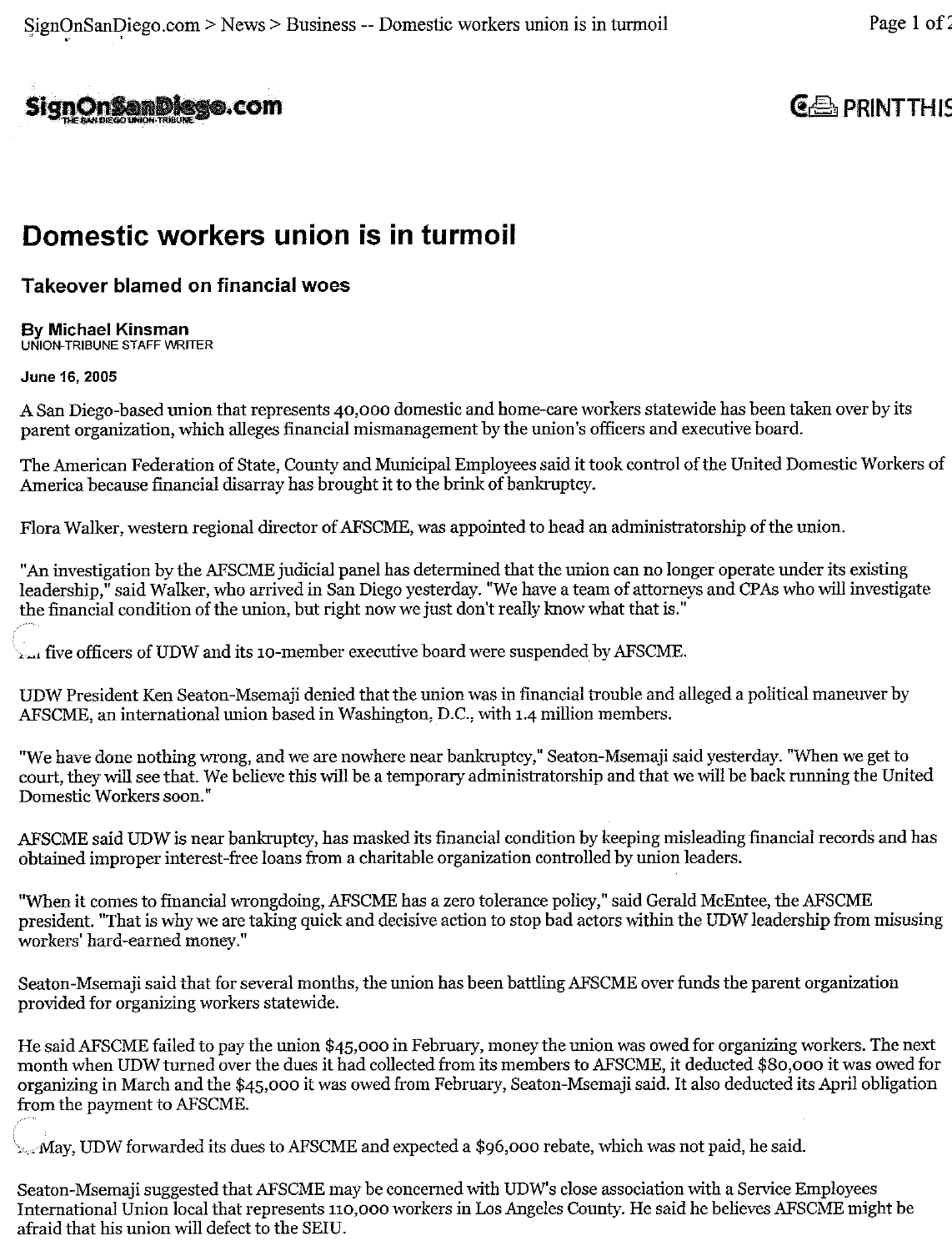"We certainly don't have financial problems," he said. "We collect about \$1.1 million in dues each month from our members, and we have maybe \$1.5 million or \$2 million in debt out there. Does that sound like an organization that's bankrupt?"

unded in 1979 by Seaton-Msemaji and his wife, Fahari Jeffers, UDW has aggressively moved to organize domestic workers and those who provide assistance for elderly and disabled individuals. Jeffers, who suffered a brain aneurysm in November, continued to hold the titles of secretary-treasurer and general counsel of the union until the AFSCME takeover.

In 2002, UDW got its first collective bargaining agreement in San Diego County. That now covers 17,000 workers here.

Home-care workers are employed by disabled or elderly individuals who qualify for assistance. Though the individuals hire the workers, the home-care workers are paid through the state's Department of Social Services. UDW negotiates the pay rates for home-care workers in San Diego and eight other counties.

In San Diego County, home-care workers earn \$9 per hour, plus medical and dental benefits.

The union also has collective bargaining agreements in nine other California counties with rights to organize in 20 other counties, Seaton-Msemaji said.

Michael Kinsman: (619) 293-1370; michael.kinsman@uniontrib.com

### Find this article at:

http://www.signonsandiego.com/news/business/20050616-9999-1b16seize.html

Check the box to include the list of links referenced in the article.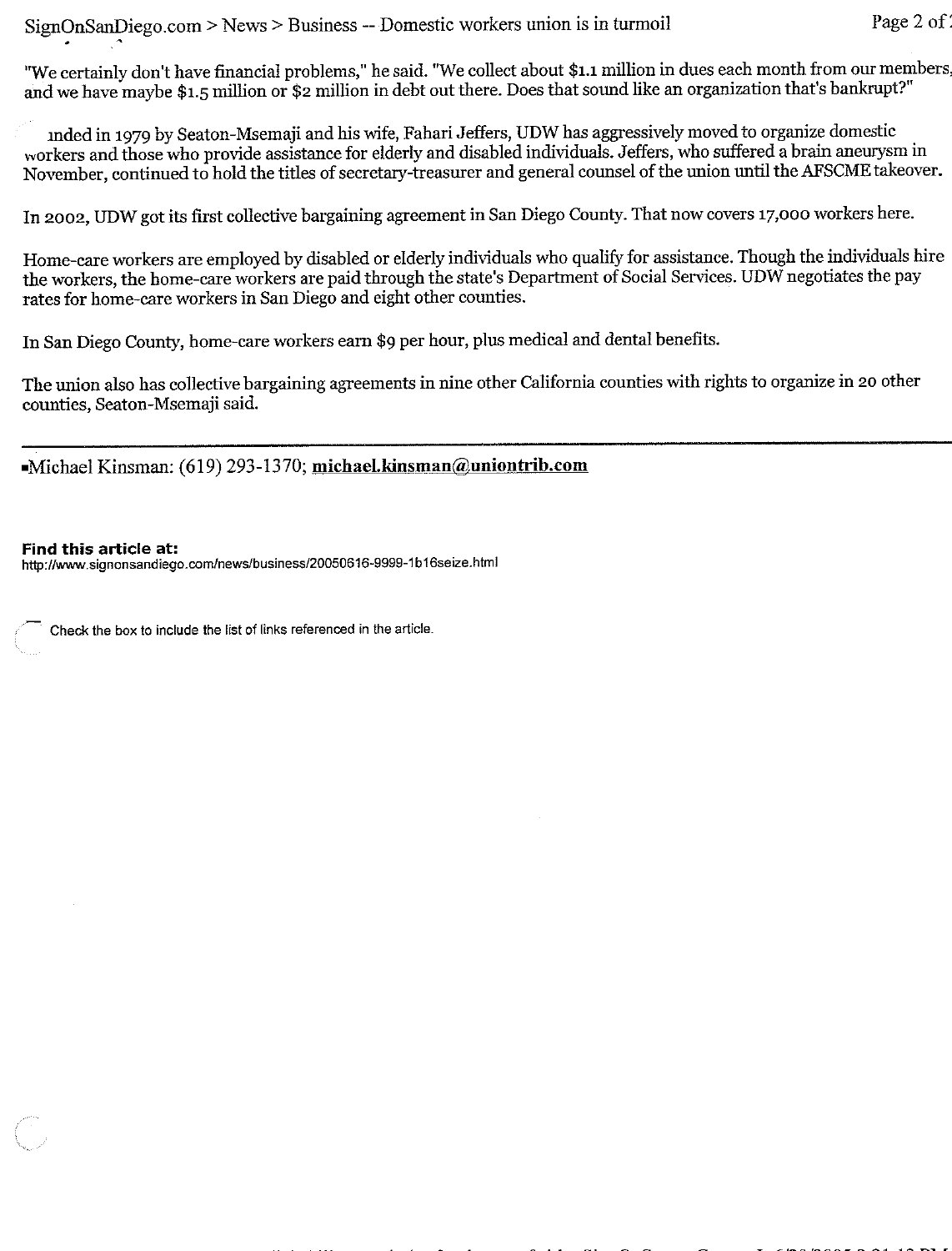**DEPARTMENT OF SOCIAL SERVICES** 

ARNOLD SCHWARZENEGGER. Governor



744 P Street, MS 19-96, Sacramento, CA 95814 **RECEIVED** 

MAY 24 2005

May 20, 2005

STANISLAUS COUNTY COMMUNITY SERVICES AGENCY

ALL-COUNTY INFORMATION NOTICE NO. 1-24-05

#### ALL COUNTY WELFARE DIRECTORS  $TO:$ ALL IHSS PROGRAM MANAGERS

# SUBJECT: PRELIMINARY INSTRUCTIONS REGARDING COUNTY QUALITY **ASSURANCE ACTIVITIES**

#### **REFERENCE:** California Department of Social Services (CDSS) ACIN I-69-04. Dated September 30, 2004

This All-County Information Notice (ACIN) provides preliminary information regarding the mandated activities and functions of the county's Quality Assurance (QA) function or unit as set forth in Welfare and Institutions Code (W&IC) Section 12305.71 (see also Senate Bill (SB) 1104, Chapter 229, Statutes of 2004, § 46). This section provides that each county is required to establish a dedicated, specialized In-Home Supportive Services/Personal Care Services Program (IHSS/PCSP) QA function or unit that performs specific activities. Although specific procedures to be utilized by State and county staff are currently being developed by the State/County Procedures Workgroup. several counties have requested information regarding suggested tasks for QA staff that have been hired to perform QA functions. Section 12305.71 of W&IC (hereinafter referred to as "Section 12305.71") requires that county QA staff perform the following tasks:

# **Routine Scheduled Reviews of Supportive Services**

Counties are to perform routine, scheduled reviews of supportive services cases to ensure that caseworkers appropriately and uniformly apply the IHSS/PCSP regulations and other State policies. If technical assistance is needed, the county staff may consult with State QA staff. Methodologies for determining sample size and selection criteria will be developed by the State/County Procedures Workgroup. The following are suggestions regarding tasks that, at a minimum, county staff can perform:

Identify a methodology to ensure that case reviews are being conducted. Ensure that the methodology includes representation from all social workers performing assessments, and if applicable, all district offices.

**Reason For This Transmittal** 

- **IXI State Law Change**
- **I** 1 Federal Law or Regulation Change
- [ ] Court Order or Settlement Agreement
- [X] Clarification Requested by one or More Counties
- [ ] Initiated by CDSS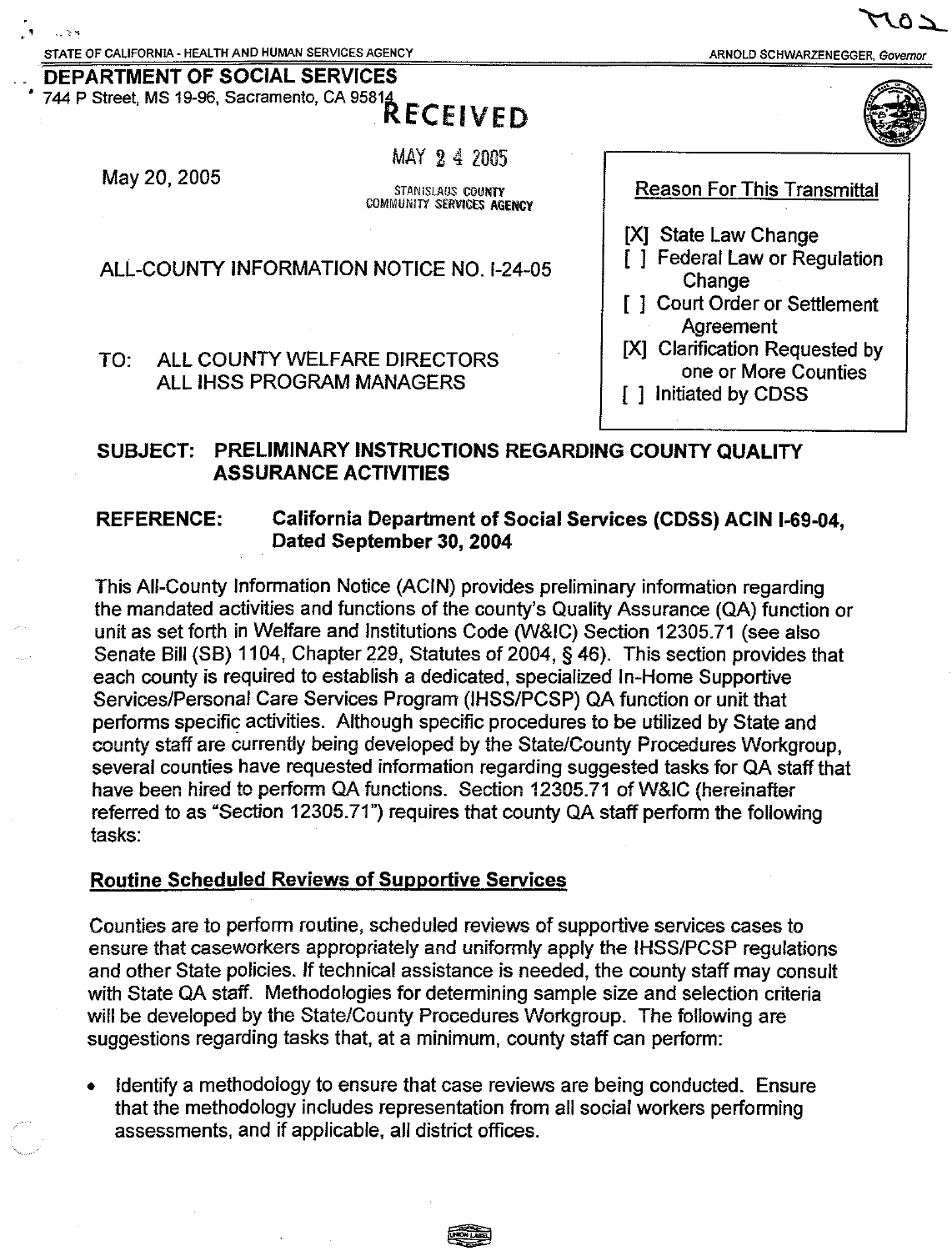- Conduct a desk review of cases. At a minimum, this review should include:
	- Verification that all required forms are on file and properly filled out and  $\Omega$ contain appropriate signatures.
	- o For services that contain regulatory guidelines (domestic, laundry, food shopping, and other shopping and errands), ensure that written documentation is provided when the total need for services exceeds regulatory guidelines (Manual of Policy and Procedures [MPP] 30-758.41).
	- In all protective supervision cases, verify that appropriate documentation  $\circ$ regarding the need for protective supervision is recorded and that all protective supervision calculations on the SOC 293 are correct.
	- In cases where the recipient's spouse is residing in the household and does  $\circ$ not receive IHSS, verify that all services authorized are consistent with the MPP 30-763.411.
	- o In shared living situations, ensure that proration requirements contained in MPP 30-763,471 are met.
	- o For all cases, verify that case files contain documentation showing how the need for services, and hours authorized for purchase, were determined.
	- For cases that indicate some portion of the need is met through an alternative  $\circ$ resource, verify that the case files contain documentation of the name of the agency or individual providing the alternative resource. If the alternative resource service provided is compensable by IHSS, a SOC 450 should be completed and signed by the individual providing the service voluntarily (MPP 30-763.64).
	- o If paramedical services are authorized, verify that the services on the SOC 321 are paramedical in nature and that the certification period listed on the SOC 321 has not expired (MPP 30-757.196).
	- Determine if the assessment or reassessment was conducted in the time  $\circ$ period specified in regulations.
- Develop methodologies to conduct home visits on a sub-sample of desk reviewed cases to validate the social worker's assessment, ensure that the authorized services are consistent with the consumer's needs, and that the authorized services are being provided. It is noted that some factors can be validated by telephone: however, in order to accurately assess the appropriateness of the services authorized, it is recommended that home visits be conducted in addition to any telephone validation efforts.
- County QA staff should also develop protocols for reporting findings from case  $\bullet$ reviews and home visits. It is recommended that the protocols include the following, at a minimum:
	- o A mechanism for reporting desk review and home visit findings to management and staff responsible for responding to findings and making appropriate corrections.

 $\overline{2}$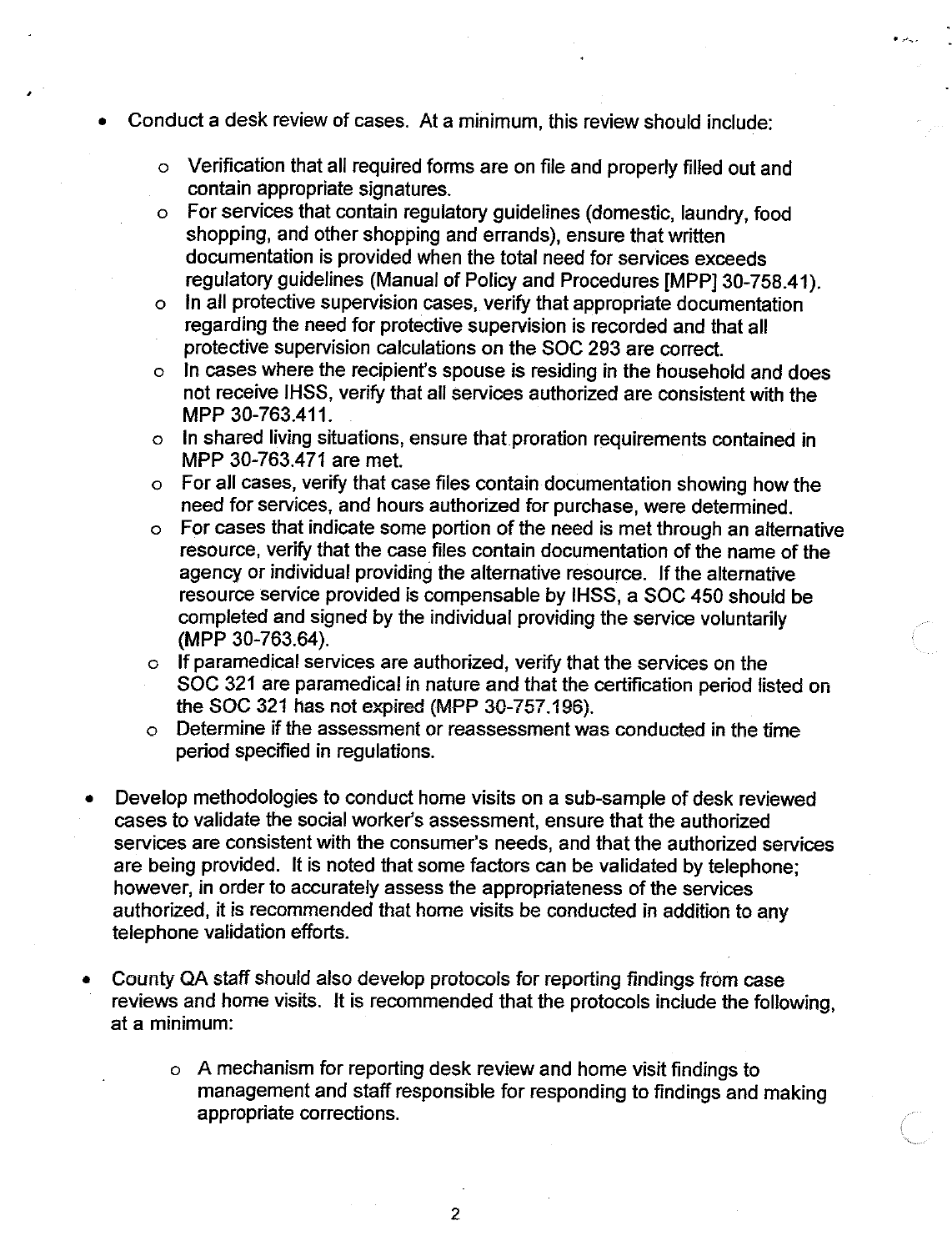- Reports to include data such as the number of cases reviewed, the  $\circ$ number of home visits conducted, the types of findings identified, the number of cases for which county staff agree or disagree with the county QA staff's findings, and corrective actions identified and initiated, and any targeted case reviews completed.
- o A process for follow up to ensure that necessary actions have been completed and those outstanding issues have been responded to.
- o A process for identifying needs for quality improvement measures when issues are systemic in nature. County staff may consult with the CDSS QA staff regarding quality improvement efforts.

## **Respond to Data Match Discrepancies**

Section 12305.71(c)(1) requires that county QA staff shall receive, resolve, and respond appropriately to claims data match discrepancies or other State-level QA and program integrity information indicating potential overpayments/underpayments for supportive services. Further written procedures and instructions regarding responding to data matches will be developed through the State/County Procedures Workgroup.

Currently, CDSS provides counties with quarterly death match reports that are generated by the State Controller's Office through the matching of State and federal death files against recipient and provider records. Written instructions regarding responding to information on the death match report has previously been provided to each county.

It is planned that additional data matches will be generated by matching specified Medi-Cal provider payment records against IHSS provider payment records. The initial data matches will include matching Medi-Cal acute hospital and skilled nursing payments against IHSS provider payments. The purpose of the matches will be to ensure that duplicate Medi-Cal payments are not made and that when potential duplicate payments are identified, county staff should take appropriate follow-up action.

Until procedures are developed and issued regarding responding to data matches other than death matches, CDSS is requesting the assistance of county staff in piloting the investigation of other types of data matches for the purpose of quality improvement.

### **Identify Potential Sources of Third-Party Liability**

Section 12305.71(c)(2) requires that county QA staff implement procedures to identify potential sources of third-party liability for IHSS/PCSP services. The State/County Procedures Workgroup will develop written procedures and quidelines for identifying and reporting potential sources of third-party liability that are identified through the assessment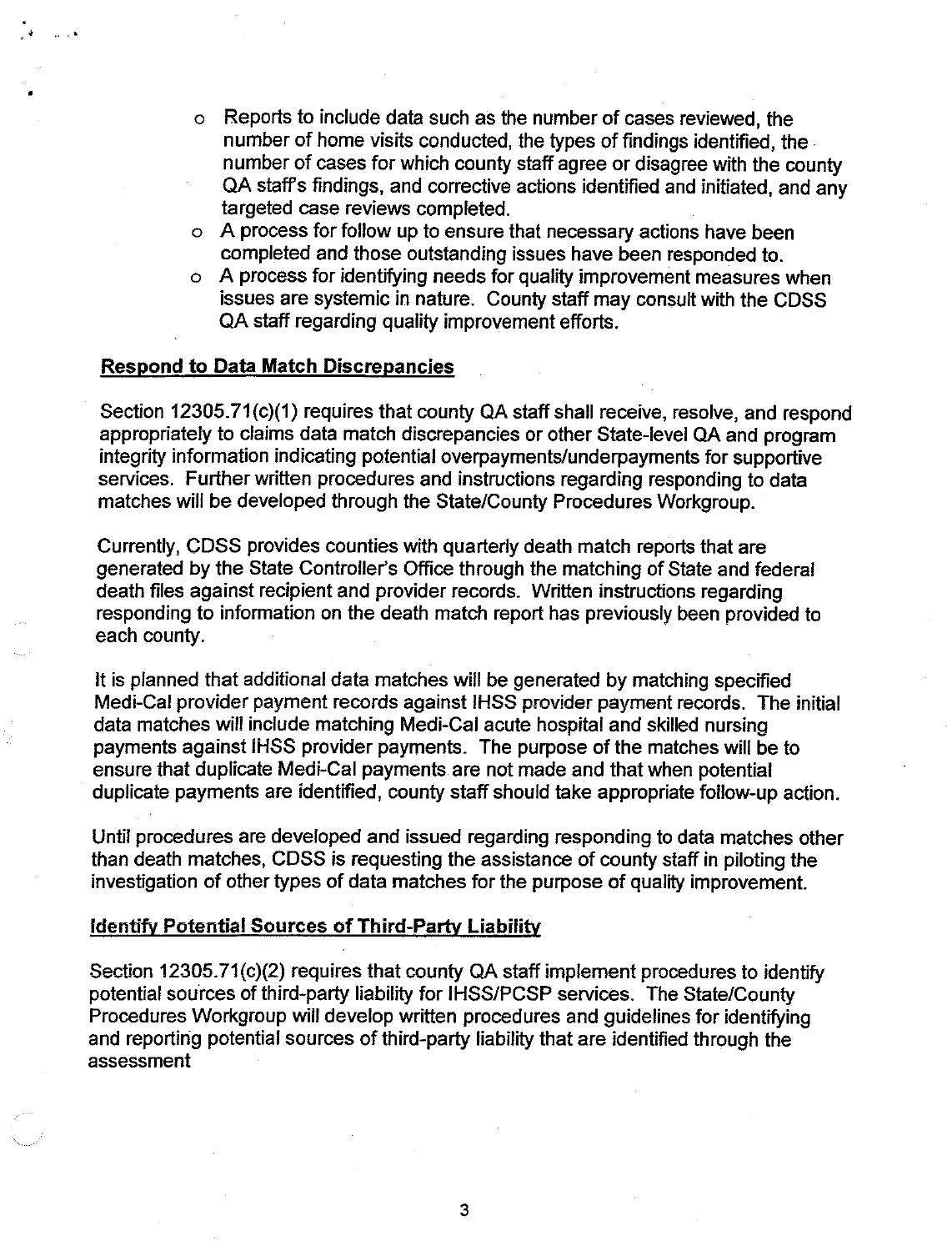process or through QA activities. The following are examples of third-party liability that may be identified:

- Long-Term Care insurance  $\bullet$
- Worker's Compensation insurance
- Civil judgments/pending litigations  $\bullet$
- Victim Compensation Program payments

# Monitor the Delivery of Supportive Services to Detect & Prevent Potential Fraud

Section 12305.71(c)(3) requires that counties monitor the delivery of supportive services in the county to detect and prevent potential fraud by providers, recipients, and others, and to maximize the recovery of overpayments and remedy underpayments. CDSS will develop written procedures and quidelines in consultation with the State/County Procedures and Fraud/Data Evaluation Workgroups. Until written procedures are issued, the following are options that the county QA staff may utilize to detect and prevent potential fraud: **The State of August** 

- Review the Over 300 Hour report provided through the Case Management, Information and Payrolling System (CMIPS) and perform appropriate follow-up activities when indicated.
- Use the Ad Hoc tool developed by Electronic Data Systems (EDS), to develop other criteria to identify potential fraud.

# Develop a Schedule to Periodically Perform Targeted QA Studies

Section 12305.71(d) requires that each county is to develop a schedule under which county QA staff will periodically perform targeted IHSS/PCSP QA studies. For the period July 1, 2005 through June 30, 2006, it is suggested that county QA staff utilize information received from CMIPS reports, downloads, or the Ad Hoc tool to identify potential areas for targeted QA studies.

Although it is not necessary to submit the targeted QA studies plan to CDSS for approval, it is planned that State monitoring staff will incorporate review of the plan into their monitoring efforts.

# **Conduct Joint Case Review Activities with State QA Staff**

Section 12305.71(e) requires that in accordance with protocols developed by CDSS and county welfare departments, county QA staff will conduct joint case review activities with State QA staff to identify, refer to, and work with appropriate agencies in investigation, administrative action, or prosecution of instances of fraud in the provision of supportive services. This Section additionally requires that county staff conduct random post-payment paid claims reviews to ensure that payments to providers were valid and were associated with existing program recipients. The protocol should take into account the relative priority of the activities required of county IHSS/PCSP QA functions and